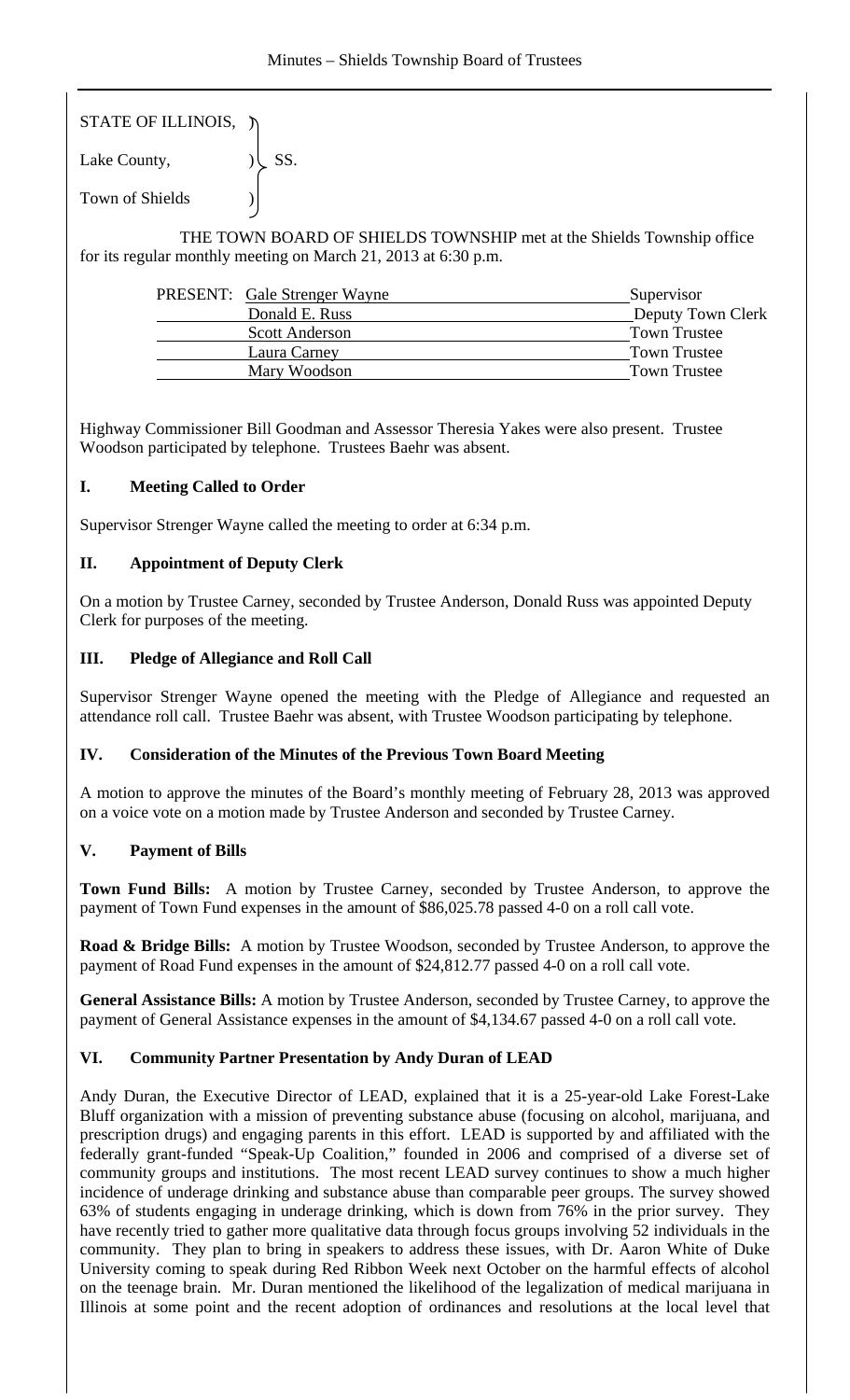would either prohibit or control its use in that event and new initiatives to combat prescription drug abuse, including the collection points for unused drugs at local police stations.

Trustee Anderson asked if the Township could approve the sort of regulatory measures Mr. Duran discussed, and the conclusion was that it could not, and that the County would have to be the enforcement jurisdiction. In response to a question from Supervisor Strenger Wayne about efforts to discourage underage drinking, Mr. Duran said that education begins with middle school students, where the incidence of use is relatively slight and intensifies in high school, where their surveys show big spikes in use between  $8<sup>th</sup>$  and  $10<sup>th</sup>$  grades and then again between the  $10<sup>th</sup>$  and  $12<sup>th</sup>$  grades. When Trustee Carney said it would be helpful to identify the prescription drugs that present the greatest potential for abuse, Mr. Duran said any drug used incorrectly or excessively is dangerous and then mentioned two others. In general, he said that "America's biggest drug problem is not on the streets anymore; it's in the medicine cabinet." Supervisor Strenger Wayne said there is a link on the Township's website to LEAD, and Mr. Duran expressed his appreciation for the support received from local government agencies. He mentioned a fund-raiser at Townline Park in Lake Forest in June and the Red Ribbon Run Walk/Run on November 2<sup>nd</sup>, and their upcoming Annual Appeal.

### **VII. Public Comment - None**

### **XIII. Old Business - None**

**IX. New Business** 

### **A. Approval of Annual Meeting Agenda and Meeting Date**

Trustee Anderson made a motion, seconded by Trustee Carney to approve the agenda that had been distributed to the Board for the Annual Meeting and the date and time for the meeting of April  $16<sup>th</sup>$  at 6:30 p.m., which motion was approved 4-0 on a roll call vote. Supervisor Strenger Wayne explained that the Annual Meeting is required by law to be on the second Tuesday in April except when that date conflicts with the observance of Passover or, as it does this year, with the date for the Local Consolidated Election, which is why the date is moved to the third Tuesday this year.

### **B. Appointment of Deputy Clerk to Preside at the Annual Meeting**

Supervisor Strenger Wayne mentioned that Clerk Barkhausen had said that he would be out of town for the Annual Meeting and had requested the Board to approve the appointment of Don Russ to serve as Deputy Clerk to preside over the meeting. A motion to approve Mr. Russ' appointment by Trustee Anderson, seconded by Trustee Carney, was approved 4-0 on a roll call vote.

#### **X. Township Officials' Reports**

#### **a. Trustee's Report - None**

#### **b. Highway Commissioner's Report**

Highway Commissioner Bill Goodman contrasted last year's balmy weather at this time of year with this year's freezing temperatures, requiring some continued salting and vehicle maintenance along with general work along the rights of way.

#### **c. Supervisor's Report**

In her Supervisor's Report, Supervisor Strenger Wayne mentioned the following items:

- A talk she gave at the First Presbyterian Church the previous week along with a representative of the Samaritan Institute to the church's Stephen Ministers who provide individual pastoral care to those dealing with stress in their lives. Supervisor Strenger Wayne discussed the general services available to those dealing with financial problems and the role of the Township in providing assistance and advice about other potential sources of support.
- The visit of the Northern Illinois Food Bank's mobile food pantry, supported by the Township's Phoenix Rising Foundation, at Neal School in North Chicago on March 13<sup>th</sup>, from 4-6 p.m. with the help of 30 volunteers from Great Lakes plus other volunteers who helped to serve 197 individuals 9,400 pounds of food in an hour and a half, including 200 pounds from Beef for Hunger.
- Special support for the Shields Township Food Pantry from Lake Bluff Boy Scout Troop 42 and a large donation of paper products (which food stamp recipients cannot purchase with LINK cards)